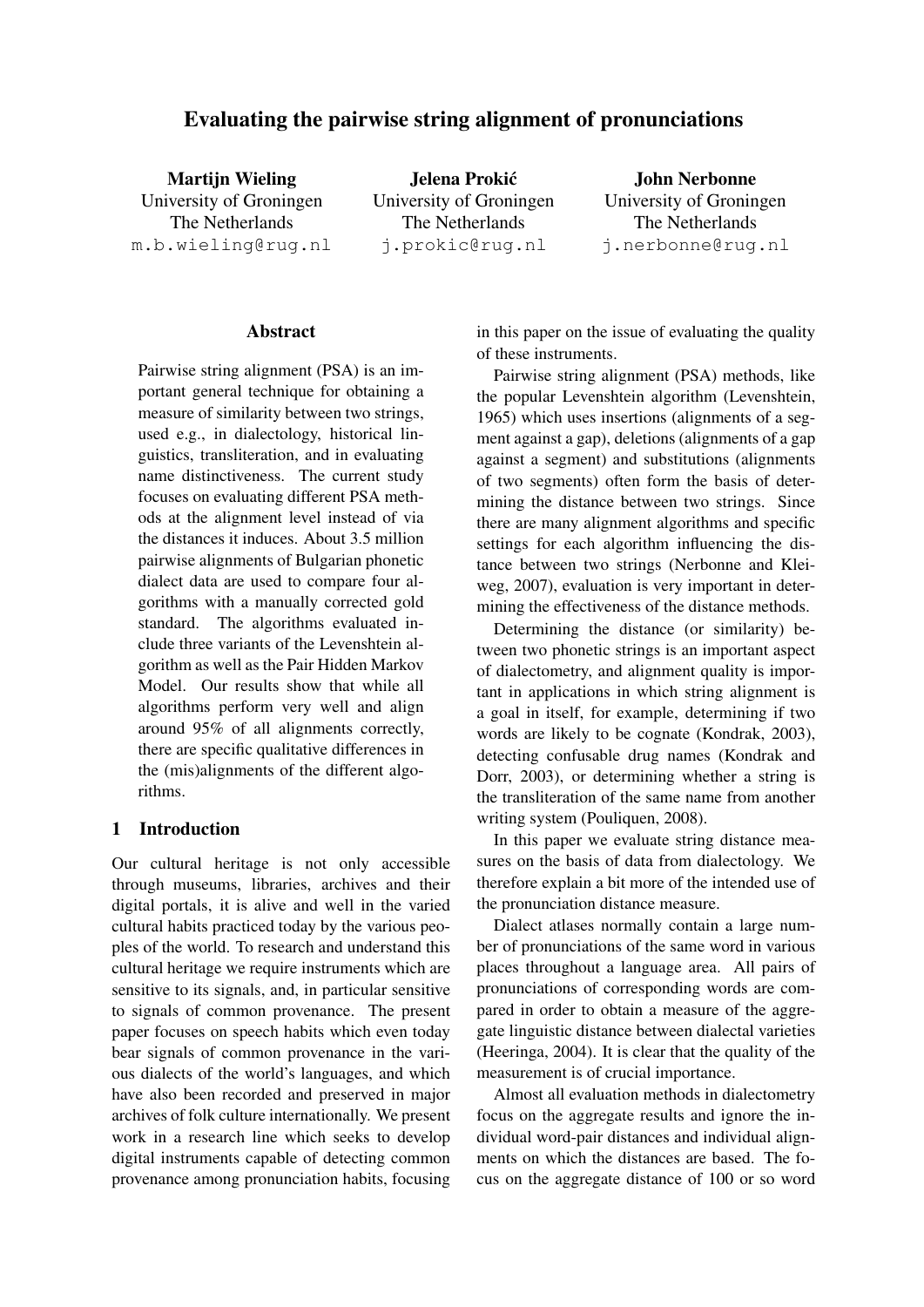pairs effectively hides many differences between methods. For example, Heeringa et al. (2006) find no significant differences in the degrees to which several pairwise string distance measures correlate with perceptual distances when examined at an aggregate level. Wieling et al. (2007) and Wieling and Nerbonne (2007) also report almost no difference between different PSA algorithms at the aggregate level. It is important to be able to evaluate the different techniques more sensitively, which is why this paper examines alignment quality at the segment level.

Kondrak (2003) applies a PSA algorithm to align words in different languages in order to detect cognates automatically. Exceptionally, he does provide an evaluation of the string alignments generated by different algorithms. But he restricts his examination to a set of only 82 gold standard pairwise alignments and he only distinguishes correct and incorrect alignments and does not look at misaligned phones.

In the current study we introduce and evaluate several alignment algorithms more extensively at the alignment level. The algorithms we evaluate include the Levenshtein algorithm (with syllabicity constraint), which is one of the most popular alignment methods and has successfully been used in determining pronunciation differences in phonetic strings (Kessler, 1995; Heeringa, 2004). In addition we look at two adaptations of the Levenshtein algorithm. The first adaptation includes the swap-operation (Wagner and Lowrance, 1975), while the second adaptation includes phonetic segment distances, which are generated by applying an iterative pointwise mutual information (PMI) procedure (Church and Hanks, 1990). Finally we include alignments generated with the Pair Hidden Markov Model (PHMM) as introduced to language studies by Mackay and Kondrak (2005). They reported that the Pair Hidden Markov Model outperformed ALINE, the best performing algorithm at the alignment level in the aforementioned study of Kondrak (2003). The PHMM has also successfully been used in dialectology by Wieling et al. (2007).

### 2 Dataset

The dataset used in this study consists of 152 words collected from 197 sites equally distributed over Bulgaria. The transcribed word pronunciations include diacritics and suprasegmentals (e.g.,

intonation). The total number of different phonetic types (or segments) is  $98<sup>1</sup>$ 

The gold standard pairwise alignment was automatically generated from a manually corrected gold standard set of  $N$  multiple alignments (see Prokić et al., 2009) in the following way:

- Every individual string (including gaps) in the multiple alignment is aligned with every other string of the same word. With 152 words and 197 sites and in some cases more than one pronunciations per site for a certain word, the total number of pairwise alignments is about 3.5 million.
- If a resulting pairwise alignment contains a gap in both strings at the same position (a gap-gap alignment), these gaps are removed from the pairwise alignment. We justify this, reasoning that no alignment algorithm may be expected to detect parallel deletions in a single pair of words. There is no evidence for this in the single pair.

To make this clear, consider the multiple alignment of three Bulgarian dialectal variants of the word 'I' (as in 'I am'):

$$
\begin{array}{ccccc}\nj & \alpha & s \\
 & \alpha & z & i \\
j & \alpha\n\end{array}
$$

Using the procedure above, the three generated pairwise alignments are:

 $\mathbf{j}$  'as  $\mathbf{j}$  'as  $\mathbf{a}$  s  $\mathbf{a}$  'az i  $\alpha$  z i j  $\alpha$  j  $\alpha$ 

# 3 Algorithms

Four algorithms are evaluated with respect to the quality of their alignments, including three variants of the Levenshtein algorithm and the Pair Hidden Markov Model.

# 3.1 The VC-sensitive Levenshtein algorithm

The Levenshtein algorithm is a very efficient dynamic programming algorithm, which was first introduced by Kessler (1995) as a tool for computationally comparing dialects. The Levenshtein distance between two strings is determined by counting the minimum number of edit operations (i.e. insertions, deletions and substitutions) needed to transform one string into the other.

<sup>&</sup>lt;sup>1</sup>The dataset is available online at the website http://www.bultreebank.org/BulDialects/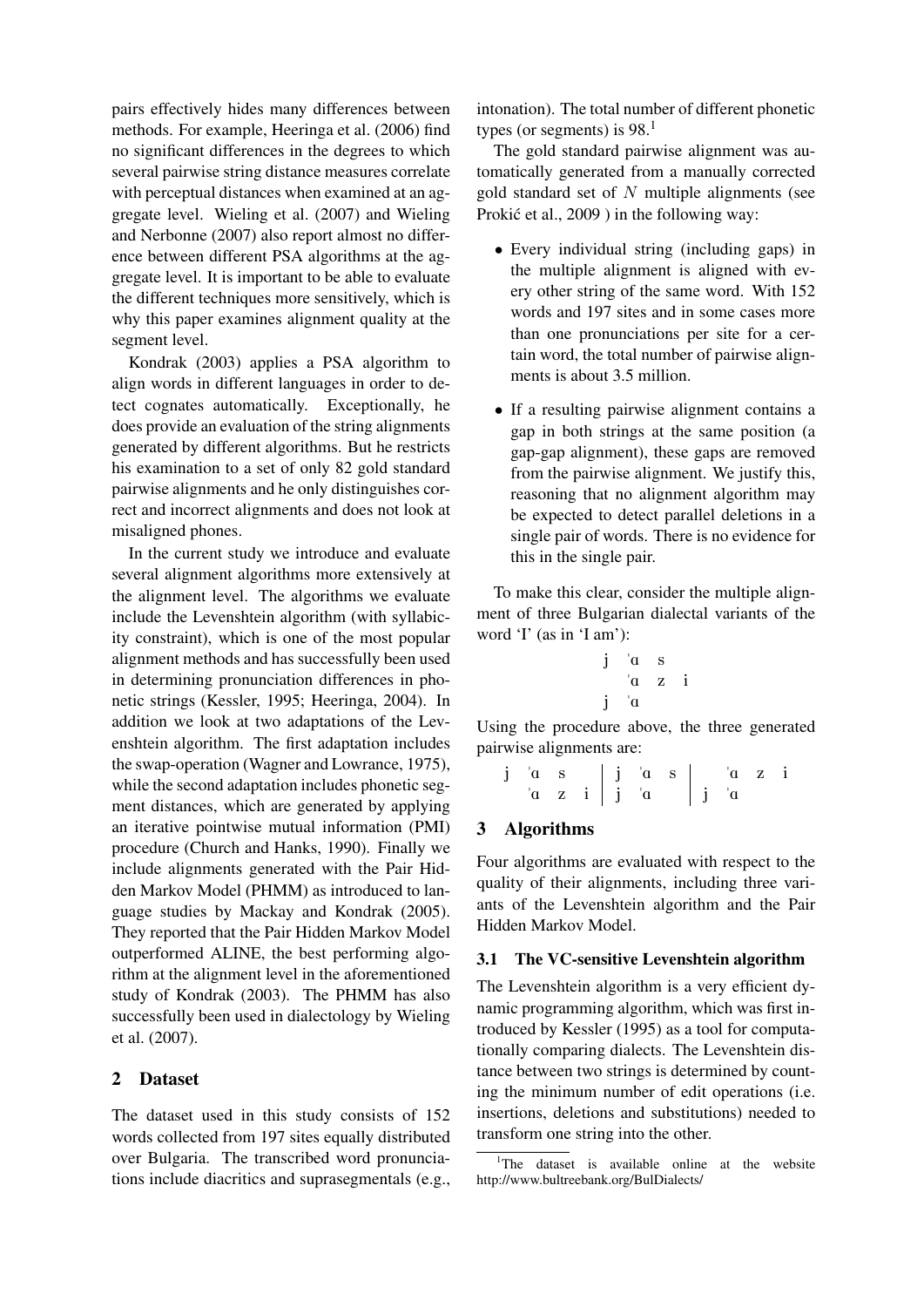For example, the Levenshtein distance between [j'as] and ['azi], two Bulgarian dialectal variants of the word 'I' (as in 'I am'), is 3:

j"As delete j 1 "As subst. s/z 1 "Az insert i 1 "Azi 3

The corresponding alignment is:

$$
\begin{array}{cc}\nj & \alpha & s \\
\alpha & z & i \\
\hline\n1 & 1 & 1\n\end{array}
$$

The Levenshtein distance has been used frequently and successfully in measuring linguistic distances in several languages, including Irish (Kessler, 1995), Dutch (Heeringa, 2004) and Norwegian (Heeringa, 2004). Additionally, the Levenshtein distance has been shown to yield aggregate results that are consistent (Cronbach's  $\alpha$  = 0.99) and valid when compared to dialect speakers judgements of similarity ( $r \approx 0.7$ ; Heeringa et al., 2006).

Following Heeringa (2004), we have adapted the Levenshtein algorithm slightly, so that it does not allow alignments of vowels with consonants. We refer to this adapted algorithm as the VCsensitive Levenshtein algorithm.

# 3.2 The Levenshtein algorithm with the swap operation

Because metathesis (i.e. transposition of sounds) occurs relatively frequently in the Bulgarian dialect data (in 21 of 152 words), we extend the VC-sensitive Levenshtein algorithm as described in section 3.1 to include the swap-operation (Wagner and Lowrance, 1975), which allows two adjacent characters to be interchanged. The swapoperation is also known as a transposition, which was introduced with respect to detecting spelling errors by Damerau (1964). As a consequence the Damerau distance refers to the minimum number of insertions, deletions, substitutions and transpositions required to transform one string into the other. In contrast to Wagner and Lowrance (1975) and in line with Damerau (1964) we restrict the swap operation to be only allowed for string X and Y when  $x_i = y_{i+1}$  and  $y_i = x_{i+1}$  (with  $x_i$ ) being the token at position  $i$  in string  $X$ ):

$$
x_i \t x_{i+1}
$$
  

$$
y_i \t y_{i+1}
$$
  

$$
x_{i+1}
$$

Note that a swap-operation in the alignment is indicated by the symbol  $\leq$ . The first number following this symbol indicates the cost of the swapoperation.

Consider the alignment of  $[v\bar{r}y]$  and  $[v\bar{r}x]$ ,<sup>2</sup> two Bulgarian dialectal variants of the word 'peak' (mountain). The alignment involves a swap and results in a total Levenshtein distance of 1:

v r "7 v "7 r >< 1

However, the alignment of the transcription  $[\n\pi^{\prime} \gamma]$ with another dialectal transcription [v'ar] does not allow a swap and yields a total Levenshtein distance of 2:

$$
\begin{array}{c|cc}\n v & r & \uparrow \hat{v} \\
\hline\n v & a & r \\
\hline\n & 1 & 1\n\end{array}
$$

Including just the option of swapping identical segments in the implementation of the Levenshtein algorithm is relatively easy. We set the cost of the swap operation to one<sup>3</sup> plus twice the cost of substituting  $x_i$  with  $y_{i+1}$  plus twice the cost of substituting  $y_i$  with  $x_{i+1}$ . In this way the swap operation will be preferred when  $x_i = y_{i+1}$ and  $y_i = x_{i+1}$ , but not when  $x_i \neq y_{i+1}$  and/or  $y_i \neq x_{i+1}$ . In the first case the cost of the swap operation is 1, which is less than the cost of the alternative of two substitutions. In the second case the cost is either 3 (if  $x_i \neq y_{i+1}$  or  $y_i \neq x_{i+1}$ ) or 5 (if  $x_i \neq y_{i+1}$  and  $y_i \neq x_{i+1}$ ), which is higher than the cost of using insertions, deletions and/or substitutions.

Just as in the previous section, we do not allow vowels to align with consonants (except in the case of a swap).

### 3.3 The Levenshtein algorithm with generated segment distances

The VC-sensitive Levenshtein algorithm as described in section 3.1 only distinguishes between vowels and consonants. However, more sensitive segment distances are also possible. Heeringa (2004) experimented with specifying phonetic segment distances based on phonetic features and

<sup>&</sup>lt;sup>2</sup>We use transcriptions in which stress is marked on stressed vowels instead of before stressed syllables. We follow in this the Bulgarian convention instead of the IPA convention.

 $3$ Actually the cost is set to 0.999 to prefer an alignment involving a swap over an alternative alignment involving only regular edit operations.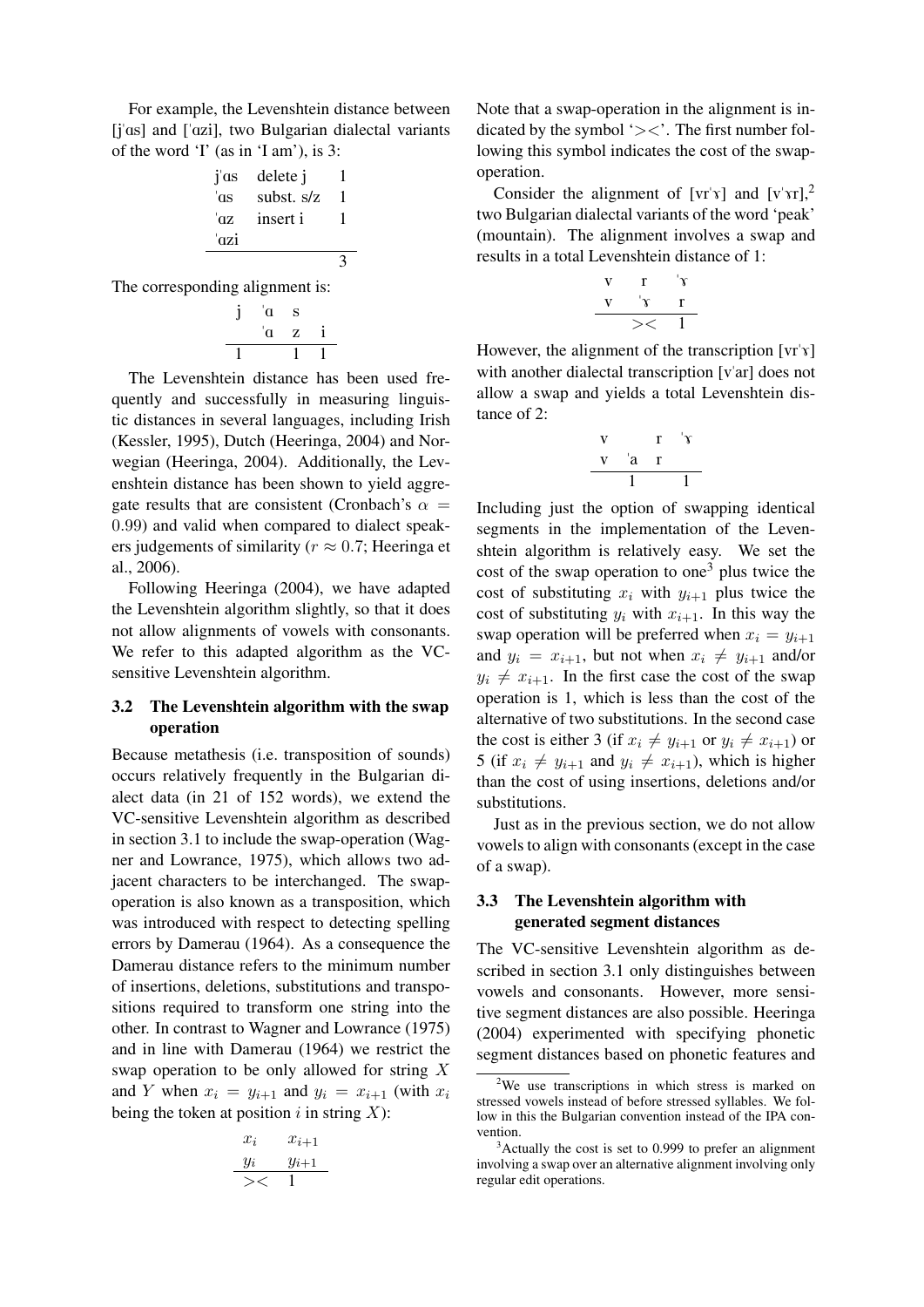also based on acoustic differences derived from spectrograms, but he did not obtain improved results at the aggregate level.

Instead of using segment distances as these are (incompletely) suggested by phonetic or phonological theory, we tried to determine the sound distances automatically based on the available data. We used pointwise mutual information (PMI; Church and Hanks, 1990) to obtain these distances. It generates segment distances by assessing the degree of statistical dependence between the segments  $x$  and  $y$ :

$$
PMI(x, y) = \log_2\left(\frac{p(x, y)}{p(x)\,p(y)}\right) \tag{1}
$$

Where:

- $p(x, y)$ : the number of times x and y occur at the same position in two aligned strings  $X$  and  $Y$ , divided by the total number of aligned segments (i.e. the relative occurrence of the aligned segments  $x$  and  $y$  in the whole dataset). Note that either x or y can be a gap in the case of insertion or deletion.
- $p(x)$  and  $p(y)$ : the number of times x (or y) occurs, divided by the total number of segment occurrences (i.e. the relative occurrence of x or  $y$  in the whole dataset). Dividing by this term normalizes the empirical frequency with respect to the frequency expected if  $x$ and y are statistically independent.

The greater the PMI value, the more segments tend to cooccur in correspondences. Negative PMI values indicate that segments do not tend to cooccur in correspondences, while positive PMI values indicate that segments tend to cooccur in correspondences. The segment distances can therefore be generated by subtracting the PMI value from 0 and adding the maximum PMI value (i.e. lowest distance is 0). In that way corresponding segments obtain the lowest distance.

Based on the PMI value and its conversion to segment distances, we developed an iterative procedure to automatically obtain the segment distances:

1. The string alignments are generated using the VC-sensitive Levenshtein algorithm (see section  $3.1$ ).<sup>4</sup>

- 2. The PMI value for every segment pair is calculated according to (1) and subsequently transformed to a segment distance by subtracting it from zero and adding the maximum PMI value.
- 3. The Levenshtein algorithm using these segment distances is applied to generate a new set of alignments.
- 4. Step 2 and 3 are repeated until the alignments of two consecutive iterations do not differ (i.e. convergence is reached).

The potential merit of using PMI-generated segment distances can be made clear by the following example. Consider the strings  $[v'yn]$  and  $[v'ynk$ . Bulgarian dialectal variants of the word 'outside'. The VC-sensitive Levenshtein algorithm yields the following (correct) alignment:

$$
\begin{array}{c c c c c c c} \text{v} & \text{'y} & \text{n} \\ \text{v} & \text{'y} & \text{n} & \text{k} & \text{o} \\ \hline & 1 & 1 & 1 \\ \end{array}
$$

But also the alternative (incorrect) alignment:

L.

$$
\begin{array}{ccccc}\n\text{v} & \text{'y} & \text{n} \\
\text{v} & \text{'y} & \text{n} & \text{k} & \text{a} \\
\hline\n & & 1 & 1 & 1\n\end{array}
$$

The VC-sensitive Levenshtein algorithm generates the erroneous alignment because it has no way to identify that the consonant [n] is nearer to the consonant  $[\eta]$  than to the consonant  $[k]$ . In contrast, the Levenshtein algorithm which uses the PMI-generated segment distances only generates the correct first alignment, because the [n] occurs relatively more often aligned with  $[\eta]$  than with  $[k]$  so that the distance between  $[n]$  and  $[n]$  will be lower than the distance between [n] and [k]. The idea behind this procedure is similar to Ristad's suggestion to learn segment distances for edit distance using an expectation maximization algorithm (Ristad and Yianilos, 1998). Our approach differs from their approach in that we only learn segment distances based on the alignments generated by the VC-sensitive Levenshtein algorithm, while Ristad and Yianilos (1998) learn segment distances by considering all possible alignments of two strings.

## 3.4 The Pair Hidden Markov Model

The Pair Hidden Markov Model (PHMM) also generates alignments based on automatically generated segment distances and has been used suc-

<sup>4</sup>We also used the Levenshtein algorithm without the vowel-consonant restriction to generate the PMI values, but this had a negative effect on the performance.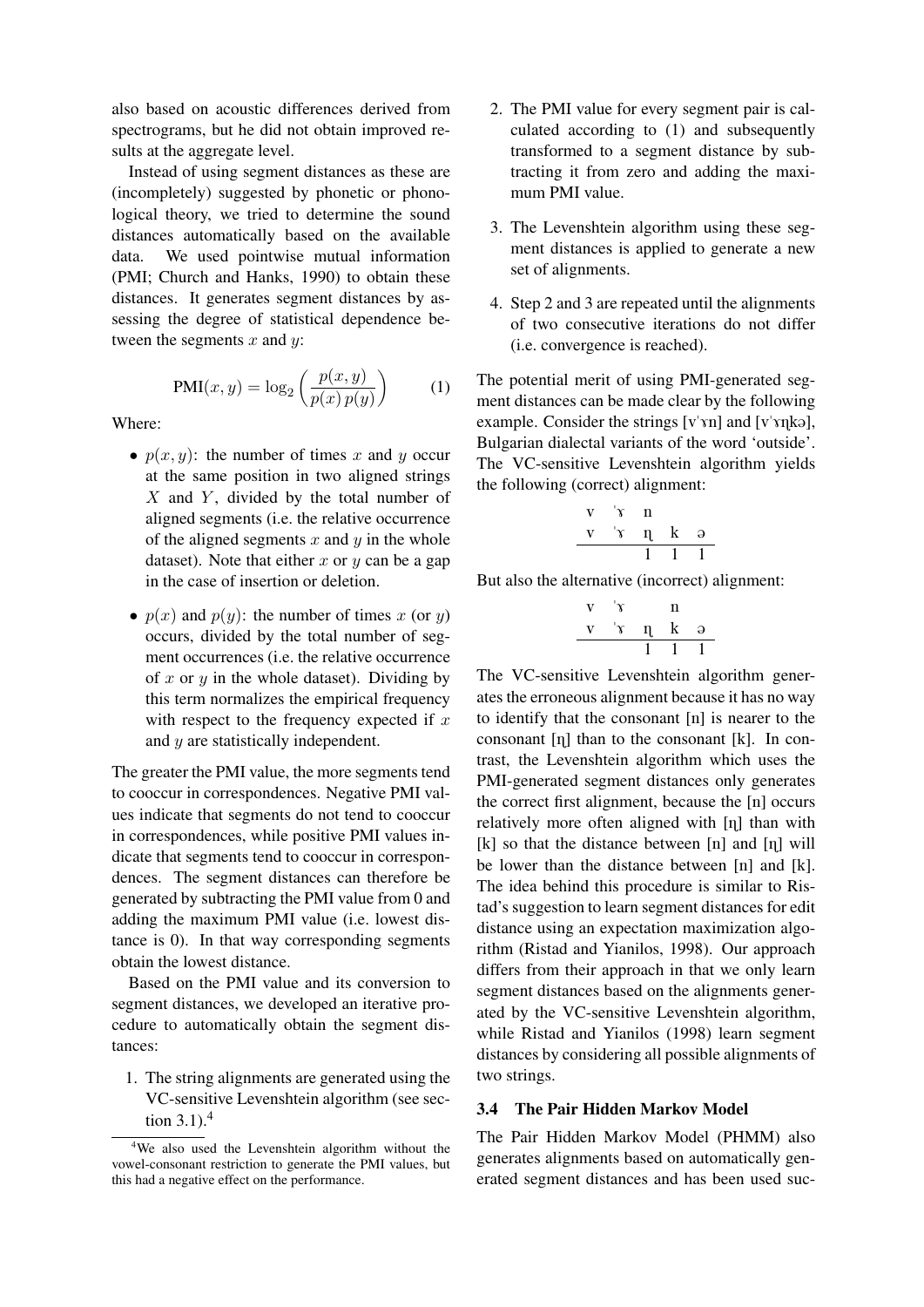

Figure 1: Pair Hidden Markov Model. Image courtesy of Mackay and Kondrak (2005).

cessfully in language studies (Mackay and Kondrak, 2005; Wieling et al., 2007).

A Hidden Markov Model (HMM) is a probabilistic finite-state transducer that generates an observation sequence by starting in an initial state, going from state to state based on transition probabilities and emitting an output symbol in each state based on the emission probabilities in that state for that output symbol (Rabiner, 1989). The PHMM was originally proposed by Durbin et al. (1998) for aligning biological sequences and was first used in linguistics by Mackay and Kondrak (2005) to identify cognates. The PHMM differs from the regular HMM in that it outputs two observation streams (i.e. a series of alignments of pairs of individual segments) instead of only a series of single symbols. The PHMM displayed in Figure 1 has three emitting states: the substitution ('match') state (M) which emits two aligned symbols, the insertion state (Y) which emits a symbol and a gap, and the deletion state  $(X)$  which emits a gap and a symbol.

The following example shows the state sequence for the pronunciations  $[i'as]$  and  $[i'azi]$  (English  $T$ :

$$
\begin{array}{ccccc}\nj & \alpha & s \\
 & \alpha & z & i \\
\hline X & M & M & Y\n\end{array}
$$

Before generating the alignments, all probabilities of the PHMM have to be estimated. These probabilities consist of the 5 transition probabilities shown in Figure 1:  $\epsilon$ ,  $\lambda$ ,  $\delta$ ,  $\tau_{XY}$  and  $\tau_M$ . In addition there are 98 emission probabilities for the insertion state and the deletion state (one for every segment) and 9604 emission probabilities for the substitution state. The probability of starting in one of the three states is set equal to the probability of going from the substitution state to that particular state. The Baum-Welch expectation maximization algorithm (Baum et al., 1970) can be used to iteratively reestimate these probabilities until a local optimum is found.

To prevent order effects in training, every word pair is considered twice (e.g.,  $w_a - w_b$  and  $w_b$  –  $w_a$ ). The resulting insertion and deletion probabilities are therefore the same (for each segment), and the probability of substituting  $x$  for  $y$  is equal to the probability of substituting  $y$  for  $x$ , effectively yielding 4802 distinct substitution probabilities.

Wieling et al. (2007) showed that using Dutch dialect data for training, sensible segment distances were obtained; acoustic vowel distances on the basis of spectrograms correlated significantly  $(r = -0.72)$  with the vowel substitution probabilities of the PHMM. Additionally, probabilities of substituting a symbol with itself were much higher than the probabilities of substituting an arbitrary vowel with another non-identical vowel (*mutatis mutandis* for consonants), which were in turn much higher than the probabilities of substituting a vowel for a consonant.

After training, the well known Viterbi algorithm can be used to obtain the best alignments (Rabiner, 1989).

#### 4 Evaluation

As described in section 2, we use the generated pairwise alignments from a gold standard of multiple alignments for evaluation. In addition, we look at the performance of a baseline of pairwise alignments, which is constructed by aligning the strings according to the Hamming distance (i.e. only allowing substitutions and no insertions or deletions; Hamming, 1950).

The evaluation procedure consists of comparing the alignments of the previously discussed algorithms including the baseline with the alignments of the gold standard. For the comparison we use the standard Levenshtein algorithm without any restrictions. The evaluation proceeds as follows:

1. The pairwise alignments of the four algorithms, the baseline and the gold standard are generated and standardized (see section 4.1). When multiple equal-scoring alignments are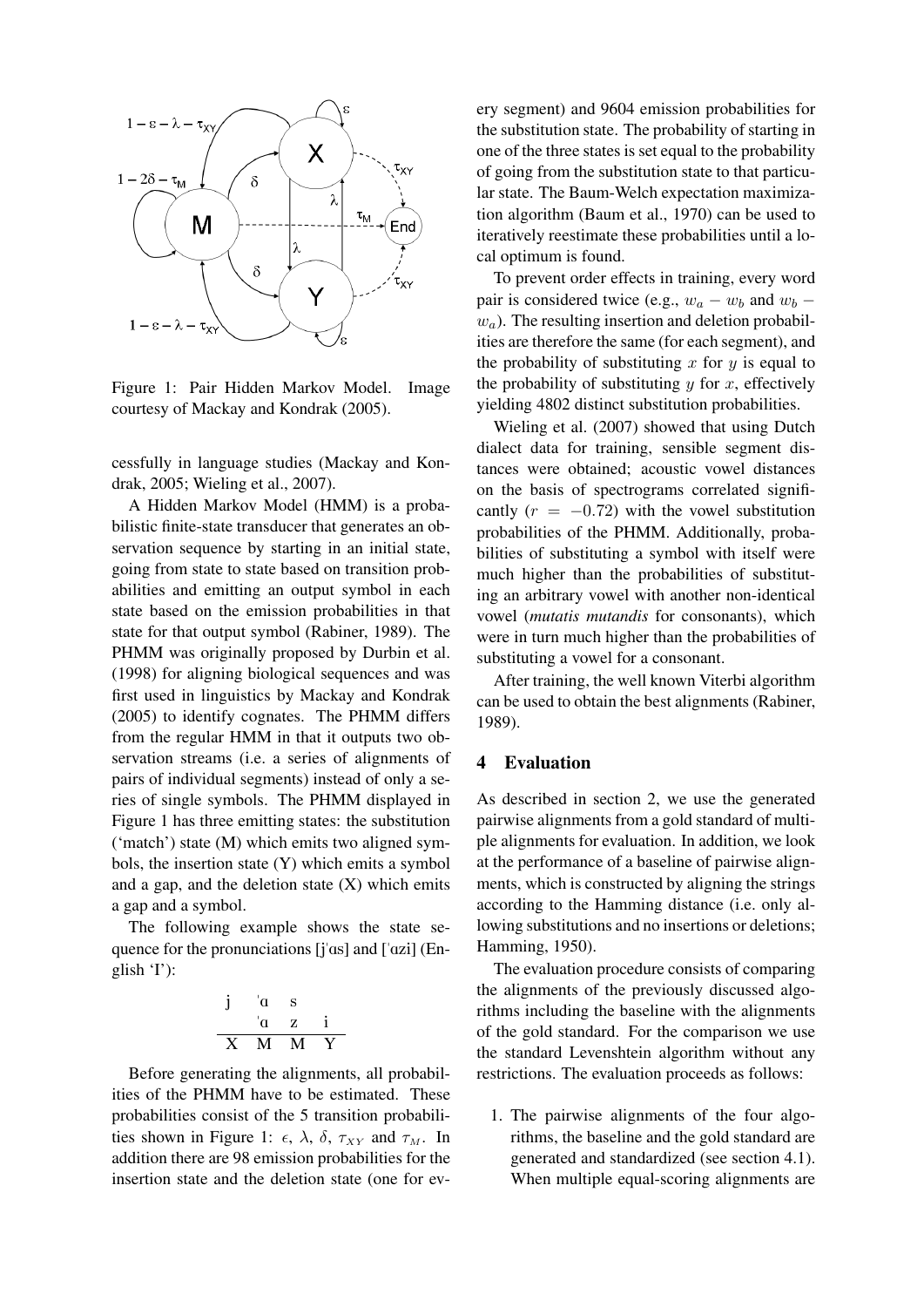generated by an algorithm, only one (i.e. the final) alignment is selected.

- 2. In each alignment, we convert each pair of aligned segments to a single token, so that every alignment of two strings is converted to a single string of segment pairs.
- 3. For every algorithm these transformed strings are aligned with the transformed strings of the gold standard using the standard Levenshtein algorithm.
- 4. The Levenshtein distances for all these strings are summed up resulting in the total distance between every alignment algorithm and the gold standard. Only if individual segments match completely the segment distance is 0, otherwise it is 1.

To illustrate this procedure, consider the following gold standard alignment of  $[v]' \hat{k}$  and  $[v' \hat{v}]k$ , two Bulgarian dialectal variants of the word 'wolf':

$$
\begin{array}{ccc}\nv & 1 & 'y & k \\
v & 'x & 1 & k\n\end{array}
$$

Every aligned segment pair is converted to a single token by adding the symbol '/' between the segments and using the symbol '-' to indicate a gap. This yields the following transformed string:

$$
v/v=1/\gamma= \gamma/1 = k/k
$$

Suppose another algorithm generates the following alignment (not detecting the swap):

$$
\begin{array}{ccc}\mathbf{v} & 1 & \text{'}\mathbf{v} & \text{ } & \mathbf{k} \\ \mathbf{v} & & \text{'}\mathbf{v} & 1 & \mathbf{k}\end{array}
$$

The transformed string for this alignment is:

$$
v/v \quad l/- \quad \forall r' \quad -/l \quad k/k
$$

To evaluate this alignment, we align this string to the transformed string of the gold standard and obtain a Levenshtein distance of 3:

$$
\begin{array}{c|cc}\n\text{v/v} & l/\text{v} & \text{v/l} & k/k \\
\hline\n\text{v/v} & l/- & \text{v/v} & -/1 & k/k \\
\hline\n1 & 1 & 1 & \\
\end{array}
$$

By repeating this procedure for all alignments and summing up all distances, we obtain total distances between the gold standard and every alignment algorithm. Algorithms which generate highquality alignments will have a low distance from the gold standard, while the distance will be higher for algorithms which generate low-quality alignments.

#### 4.1 Standardization

The gold standard contains a number of alignments which have alternative equivalent alignments, most notably an alignment containing an insertion followed by a deletion (which is equal to the deletion followed by the insertion), or an alignment containing a syllabic consonant such as ['1], which in fact matches both a vowel and a " neighboring r-like consonant and can therefore be aligned with either the vowel or the consonant. In order to prevent punishing the algorithms which do not match the exact gold standard in these cases, the alignments of the gold standard and all alignment algorithms are transformed to one standard form in all relevant cases.

For example, consider the correct alignment of [v'ia] and [v'ij], two Bulgarian dialectal variations of the English plural pronoun 'you':

$$
\begin{array}{ccc}\n v & \text{i} & \text{a} \\
 v & \text{i} & \text{j}\n \end{array}
$$

Of course, this alignment is as reasonable as:

$$
\begin{array}{ccc} v & \text{ } & a \\ v & \text{ } & i \end{array}
$$

To avoid punishing the first, we transform all insertions followed by deletions to deletions followed by insertions, effectively scoring the two alignments the same.

For the syllabic consonants we transform all alignments to a form in which the syllabic consonant is followed by a gap and not vice versa. For instance, aligning  $[v^{\dagger}$ x] with  $[v^{\dagger}$ arx] (English: " 'peak') yields:

$$
\begin{matrix} v & \phantom{-} \mathbf{i} & x \\ v & \phantom{-} \mathbf{a} & r & x \end{matrix}
$$

Which is transformed to the equivalent alignment:

$$
\begin{array}{ccc} v & \phantom{+} \mathop{\downarrow} & & x \\ v & \phantom{+} \mathop{\circ} & & r & x \end{array}
$$

### 5 Results

We will report both quantitative results using the evaluation method discussed in the previous section, as well as the qualitative results, where we focus on characteristic errors of the different alignment algorithms.

### 5.1 Quantitative results

Because there are two algorithms which use generated segment distances (or probabilities) in their alignments, we first check if these values are sensible and comparable to each other.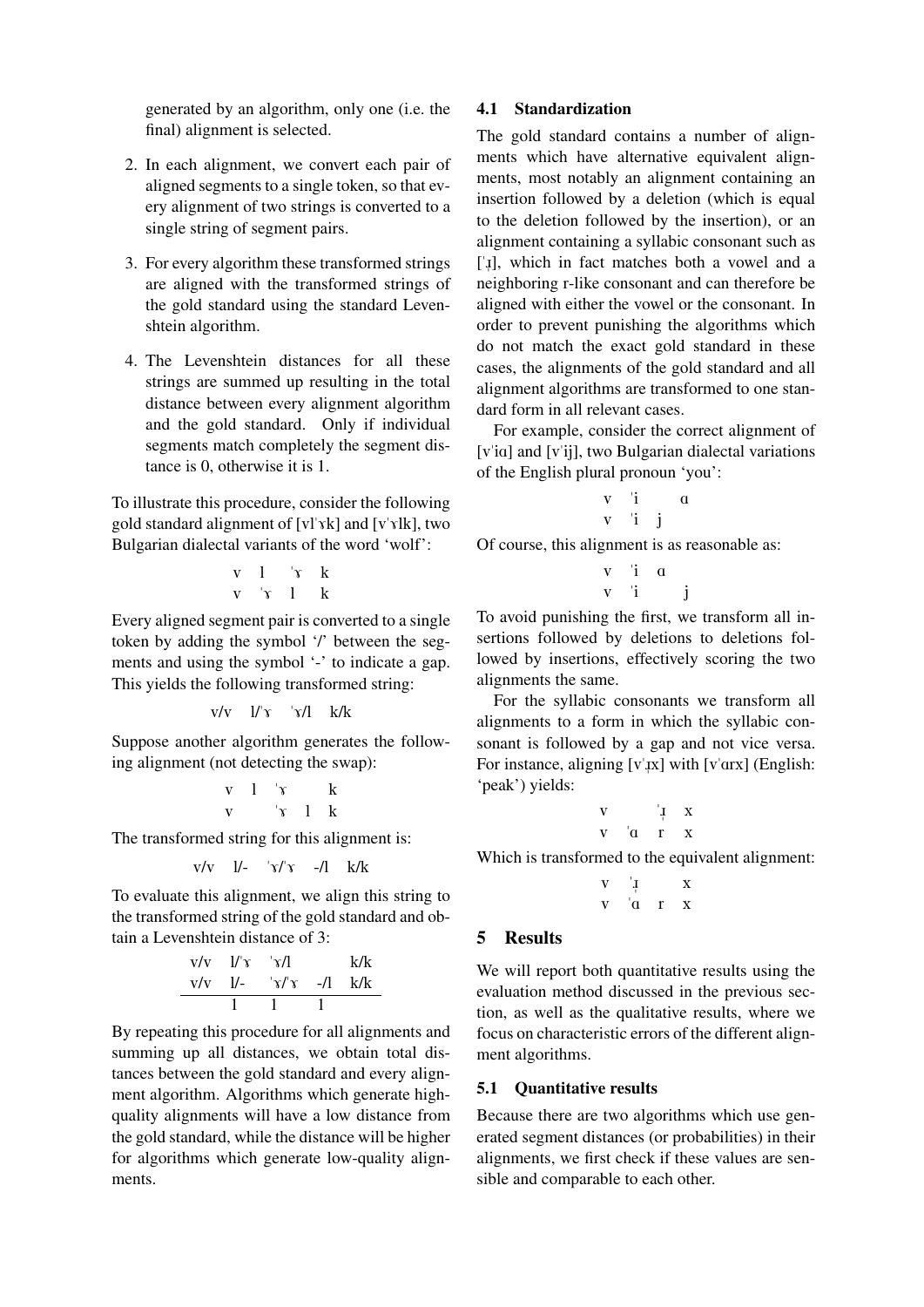#### 5.1.1 Comparison of segment distances

With respect to the PMI results (convergence was reached after 7 iterations, taking less than 5 CPU minutes), we indeed found sensible results: the average distance between identical symbols was significantly lower than the distance between pairs of different vowels and consonants  $(t < -13, p < .001)$ . Because we did not allow vowel-consonants alignments in the Levenshtein algorithm, no PMI values were generated for those segment pairs.

Just as Wieling et al. (2007), we found sensible PHMM substitution probabilities (convergence was reached after 1675 iterations, taking about 7 CPU hours): the probability of matching a symbol with itself was significantly higher than the probability of substituting one vowel for another (similarly for consonants), which in turn was higher than the probability of substituting a vowel with a consonant (all  $t's > 9, p < .001$ ).

To allow a fair comparison between the PHMM probabilities and the PMI distances, we transformed the PHMM probabilities to log-odds scores (i.e. dividing the probability by the relative frequency of the segments and subsequently taking the log). Because the residues after the linear regression between the PHMM similarities and PMI distances were not normally distributed, we used Spearman's rank correlation coefficient to assess the relationship between the two variables. We found a highly significant Spearman's  $\rho = -.965 (p < .001)$ , which means that the relationship between the PHMM similarities and the PMI distances is very strong. When looking at the insertions and deletions we also found a significant relationship: Spearman's  $\rho = -.736 (p < .001)$ .

### 5.1.2 Evaluation against the gold standard

Using the procedure described in section 4, we calculated the distances between the gold standard and the alignment algorithms. Besides reporting the total number of misaligned tokens, we also divided this number by the total number of aligned segments in the gold standard (about 16 million) to get an idea of the error rate. Note that the error rate is 0 in the perfect case, but might rise to nearly 2 in the worst case, which is an alignment consisting of only insertions and deletions and therefore up to twice as long as the alignments in the gold standard. Finally, we also report the total number of alignments (word pairs) which are not exactly equal to the alignments of the gold standard.

The results are shown in Table 1. We can clearly see that all algorithms beat the baseline and align about 95% of all string pairs correctly. While the Levenshtein PMI algorithm aligns most strings perfectly, it misaligns slightly more individual segments than the PHMM and the Levenshtein algorithm with the swap operation (i.e. it makes more segment alignment errors per word pair). The VC-sensitive Levenshtein algorithm in general performs slightly worse than the other three algorithms.

#### 5.2 Qualitative results

Let us first note that it is almost impossible for any algorithm to achieve a perfect overlap with the gold standard, because the gold standard was generated from multiple alignments and therefore incorporates other constraints. For example, while a certain pairwise alignment could appear correct in aligning two consonants, the multiple alignment could show contextual support (from pronunciations in other varieties) for separating the consonants. Consequently, all algorithms discussed below make errors of this kind.

In general, the specific errors of the VCsensitive Levenshtein algorithm can be separated into three cases. First, as we illustrated in section 3.3, the VC-sensitive Levenshtein algorithm has no way to distinguish between aligning a consonant with one of two neighboring consonants and sometimes chooses the wrong one (this also holds for vowels). Second, it does not allow alignments of vowels with consonants and therefore cannot detect correct vowel-consonant alignments such as correspondences of [u] with [v] initially. Third, for the same reason the VC-sensitive Levenshtein algorithm is also not able to detect metathesis of vowels with consonants.

The misalignments of the Levenshtein algorithm with the swap-operation can also be split in three cases. It suffers from the same two problems as the VC-sensitive Levenshtein algorithm in choosing to align a consonant incorrectly with one of two neighboring consonants and not being able to align a vowel with a consonant. Third, even though it aligns some of the metathesis cases correctly, it also makes some errors by incorrectly applying the swap-operation. For example, consider the alignment of [s'ir<sup>j</sup>mi] and [s'ir<sup>j</sup>m], two Bulgarian dialectal variations of the word 'cheese', in which the swap-operation is applied: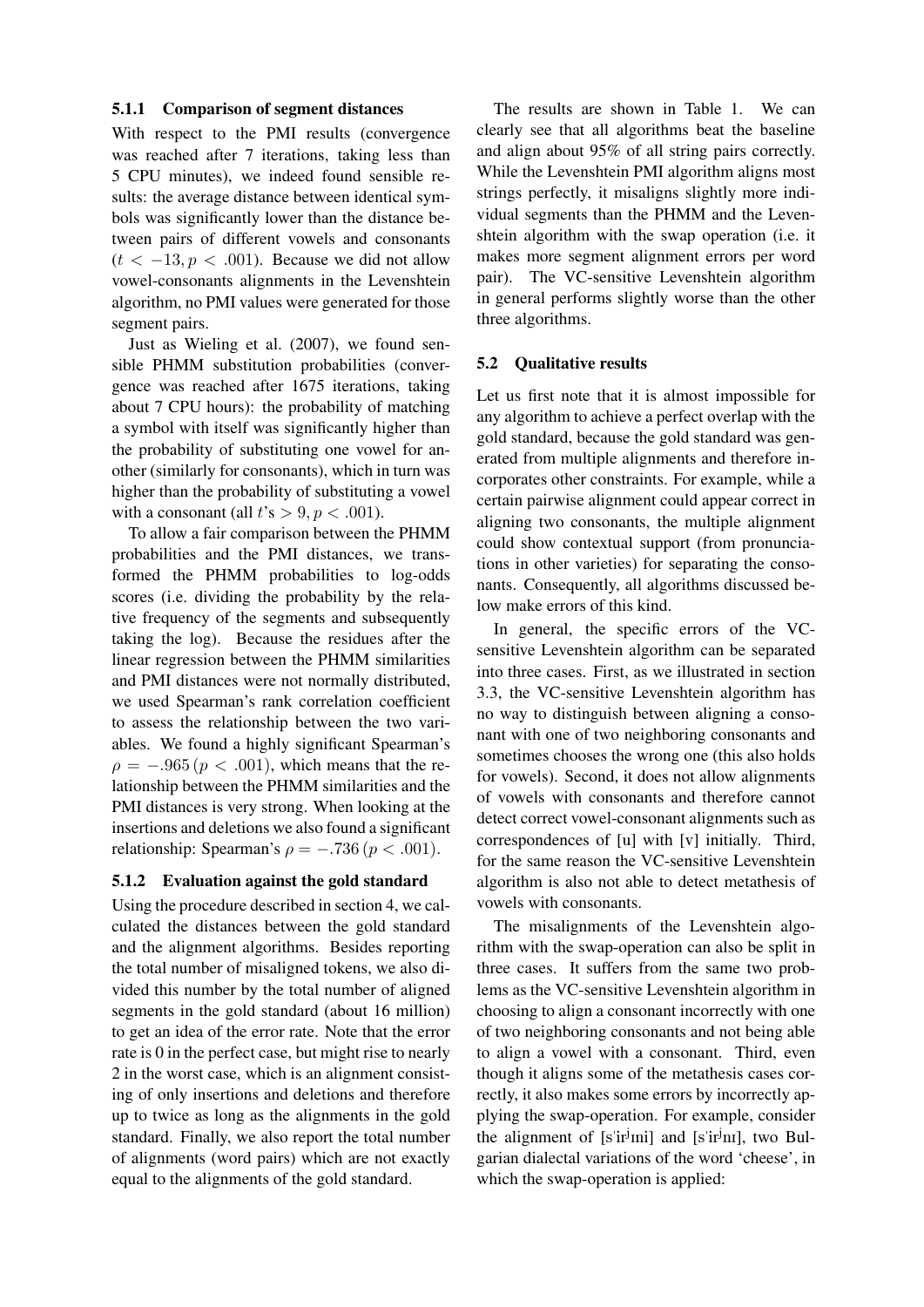| <b>Algorithm</b>               | Misaligned segments (error rate) | Incorrect alignments $(\% )$ |
|--------------------------------|----------------------------------|------------------------------|
| Baseline (Hamming algorithm)   | 2510094 (0.1579)                 | 726844 (20.92%)              |
| VC-sens. Levenshtein algorithm | 490703 (0.0309)                  | 191674 (5.52%)               |
| Levenshtein PMI algorithm      | 399216 (0.0251)                  | 156440 (4.50%)               |
| Levenshtein swap algorithm     | 392345 (0.0247)                  | 161834 (4.66%)               |
| Pair Hidden Markov Model       | 362423 (0.0228)                  | 160896 (4.63%)               |

Table 1: Comparison to gold standard alignments. All differences are significant ( $p < 0.01$ ).

s "i r<sup>j</sup> I n i s "i r<sup>j</sup> n I 0 0 0 >< 1 1

However, the two I's are not related and should not be swapped, which is reflected in the gold standard alignment:

$$
\begin{array}{ccccccccc}\ns & i & r^j & r & n & i \\
s & i & r^j & & n & r \\
\hline\n0 & 0 & 0 & 1 & 0 & 1\n\end{array}
$$

The incorrect alignments of the Levenshtein algorithm with the PMI-generated segment distances are mainly caused by its inability to align vowels with consonants and therefore, just as the VC-sensitive Levenshtein algorithm, it fails to detect metathesis. On the other hand, using segment distances often solves the problem of selecting which of two plausible neighbors a consonant should be aligned with.

Because the PHMM employs segment substitution probabilities, it also often solves the problem of aligning a consonant to one of two neighbors. In addition, the PHMM often correctly aligns metathesis involving equal as well as similar symbols, even realizing an improvement over the Levenshtein swap algorithm. Unfortunately, many wrong alignments of the PHMM are also caused by allowing vowel-consonant alignments. Since the PHMM does not take context into account, it also aligns vowels and consonants which often play a role in metathesis when no metathesis is involved.

# 6 Discussion

This study provides an alternative evaluation of string distance algorithms by focusing on their effectiveness in aligning segments. We proposed, implemented, and tested the new procedure on a substantial body of data. This provides a new perspective on the quality of distance and alignment algorithms as they have been used in dialectology, where aggregate comparisons had been at times frustratingly inconclusive.

In addition, we introduced the PMI weighting within the Levenshtein algorithm as a simple means of obtaining segment distances, and showed that it improves on the popular Levenshtein algorithm with respect to alignment accuracy.

While the results indicated that the PHMM misaligned the fewest segments, training the PHMM is a lengthy process lasting several hours. Considering that the Levenshtein algorithm with the swap operation and the Levenshtein algorithm with the PMI-generated segment distances are much quicker to (train and) apply, and that they have only slightly lower performance with respect to the segment alignments, we actually prefer using those methods. Another argument in favor of using one of these Levenshtein algorithms is that it is *a priori* clearer what type of alignment errors to expect from them, while the PHMM algorithm is less predictable and harder to comprehend.

While our results are an indication of the good quality of the evaluated algorithms, we only evaluated the algorithms on a single dataset for which a gold standard was available. Ideally we would like to verify these results on other datasets, for which gold standards consisting of multiple or pairwise alignments are available.

### Acknowledgements

We are grateful to Peter Kleiweg for extending the Levenshtein algorithm in the L04 package with the swap-operation. We also thank Greg Kondrak for providing the original source code of the Pair Hidden Markov Models. Finally, we thank Therese Leinonen and Sebastian Kürschner of the University of Groningen and Esteve Valls i Alecha of the University of Barcelona for their useful feedback on our ideas.